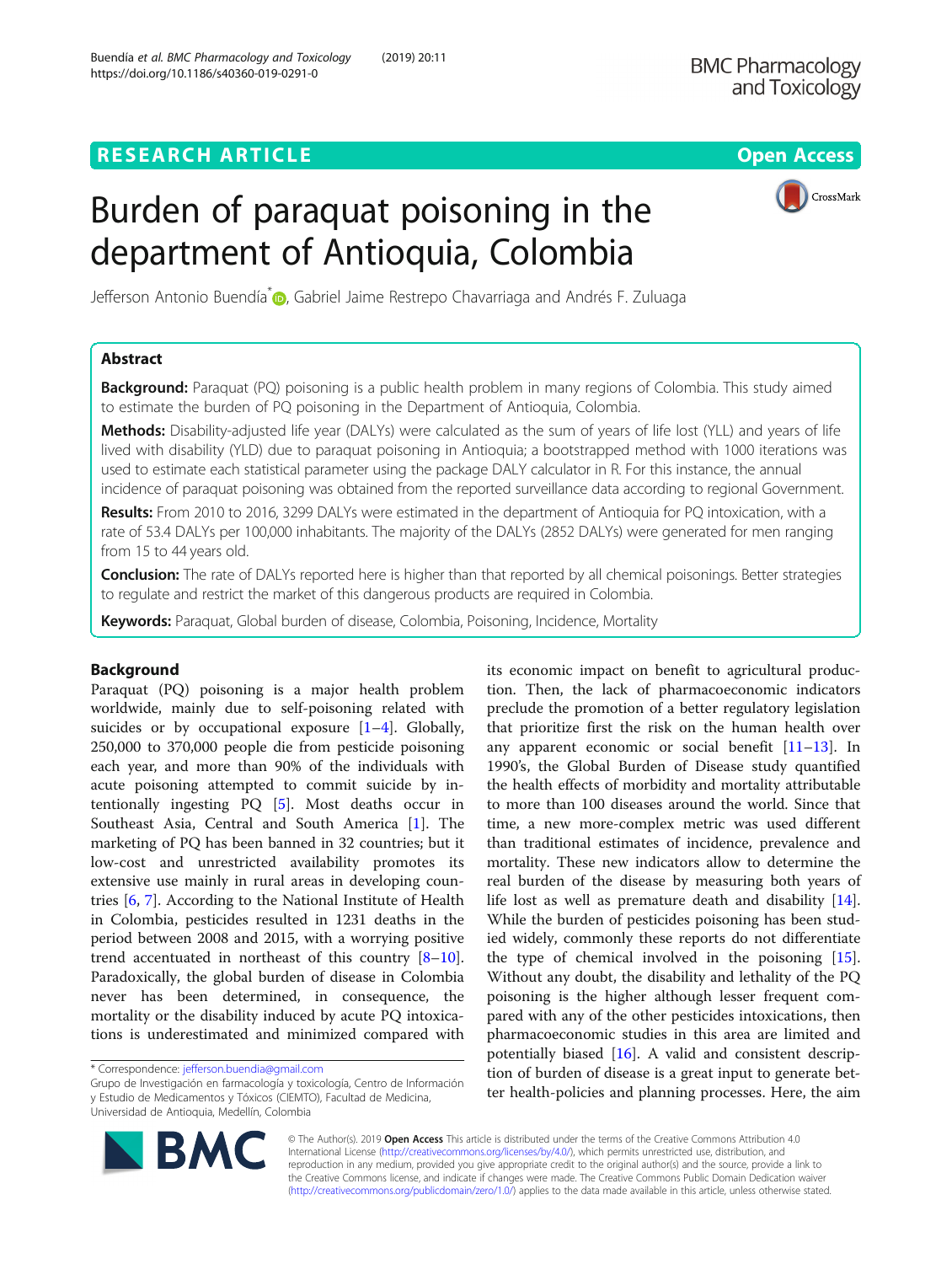was to estimate the disease burden of PQ poisoning in the Department of Antioquia (Colombia) between 2010 to 2016.

## Methods

To estimate the PQ burden of disease we use hospital admissions and mortality rates from comprehensive data for Department of Antioquia. This department is the second department with the highest population of the country (around 6,613,118 inhabitants) [[17](#page-5-0)].

All records of patients intoxicated by PQ during the 2010–2016 in the department of Antioquia to the national epidemiological surveillance system (SIVIGILA) were analyzed. In SIVIGILA, all patients intoxicated by chemical substances are reported online or in paper form to the SIVIGILA by each hospitals; being this report obligatory and made by personnel trained. The information recorded is age, sex, ingestion at hospital admission, amount ingested, symptoms, ethnicity, and type of exposure and mortality.

No personally identifiable information was recorded all information obtained from health surveillance systems were kept confidential. Consent was not required because this was a study that used secondary sources of information already published. This study was approved by the Institutional Review Board of University of Antioquia (2015–4690).

The mortality data were in turn contrasted with that reported by the National Department of Statistics - DANE for the department in the period studied. We calculated the DALY for acute poisoning using methods described by Murray and Lopez in the GBD study [\[18](#page-5-0)]; which summed the YLL and YLD components. The basic formula is expressed as follows: DALY = YLL + YLD. We estimated YLL by multiplying the number of PQ poisoning deaths by the number of years of expected remaining life at the respective age of death according to reference life tables of the global burden of disease study [\[11\]](#page-5-0). For all estimates were used the population structure of the department of Antioquia in 2013 (half of the study period) [[17](#page-5-0)]. Next, the YLD was obtained by multiplying the number of acute poisoning incidents by both the average duration of poisonings (The values of duration of the disease and rate of remission for acute poisoning and paraquat-induced pulmonary fibrosis were obtained from the literature [[19](#page-5-0)–[21\]](#page-5-0)) as an acute cause of death/disability and a disability weight that reflected the severity of poisonings on a scale from 0 (perfect health) to 1 (death) derived from the 2015 GBD study (Disability weights used for acute poisoning was 0.163 (95% CI 0.109–0.227) and pulmonary fibrosis was 0.019 (95% CI 0.011–0.033) [[5,](#page-5-0) [15](#page-5-0)]. We did not consider co-morbidities due to lack of data and lack of the possibility of follow-up due to the retrospective manner of the study. We did not consider the severity of poisoning in terms of disability for the same reason, and no particular disability weight was given according to the severity of the case. The internal consistency of each parameter was evaluated using the DISMOD II program (38); following the recommendations and methodology described in the manual for national studies of WHO disease burden [\[22\]](#page-5-0).

## Statistical analysis

Given the inherent variability in using epidemiological data as a source of information for the estimation of the DALYs, a probabilistic sensitivity analysis of each of the parameters incorporated into the DALY estimation model was made. Each epidemiological parameters were accompanied by a confidence or credibility interval, or represented as a probability distribution, rather than being represented by a single point estimate. Monte Carlo simulations is a technique was used to incorporate this uncertainty in the DALYs [\[23](#page-5-0)]. In our study all incidences, mortality, duration of disease were set to beta-pert distribution while onset of the disease was set using uniform distribution using the uncertainty intervals estimated with DisMod-II. Then the final estimations, with their confidence intervals, of the Years of Adjusted Life by Disability (DALYS), years of life lost due to premature death (YLL) and years of life lived with disability (YLD) were made by performing 1000 iterations in a Monte Carlo simulation of each parameter using bootstrapped technique of DALY calculator package in R program  $[24]$  $[24]$ . All estimates are performed using a discount rate of 3% and weighting by age  $(C = 0.1658,$  $\beta$  = 0.04). Subgroup analyzes were performed according to age group and sex. The probabilistic sensitivity analysis was performed using the entire range of initial values of each of the parameters used to calculate the DALYs using the standardized regression coefficient method. The simulated overall DALY estimates were regressed against the simulated values for the stochastic input parameters. To facilitate comparison, the independent terms are standardized such that they were normally distributed with mean zero and standard deviation one. The resulting regression coefficients were therefore referred to as standardized regression coefficients. The regression coefficients correspond to the number of standard deviations change in overall DALY given one standard deviation change in the corresponding input parameter.

## Results

In total, 154 patients with diagnosis of PQ poisoning were reported from department of Antioquia, between: 2010 to 2016.to the national epidemiological surveillance system (SIVIGILA). The majorities were mestizos and white, farmworkers, most of them between 20 and 29 years, coming of Uraba, with intentional exposure per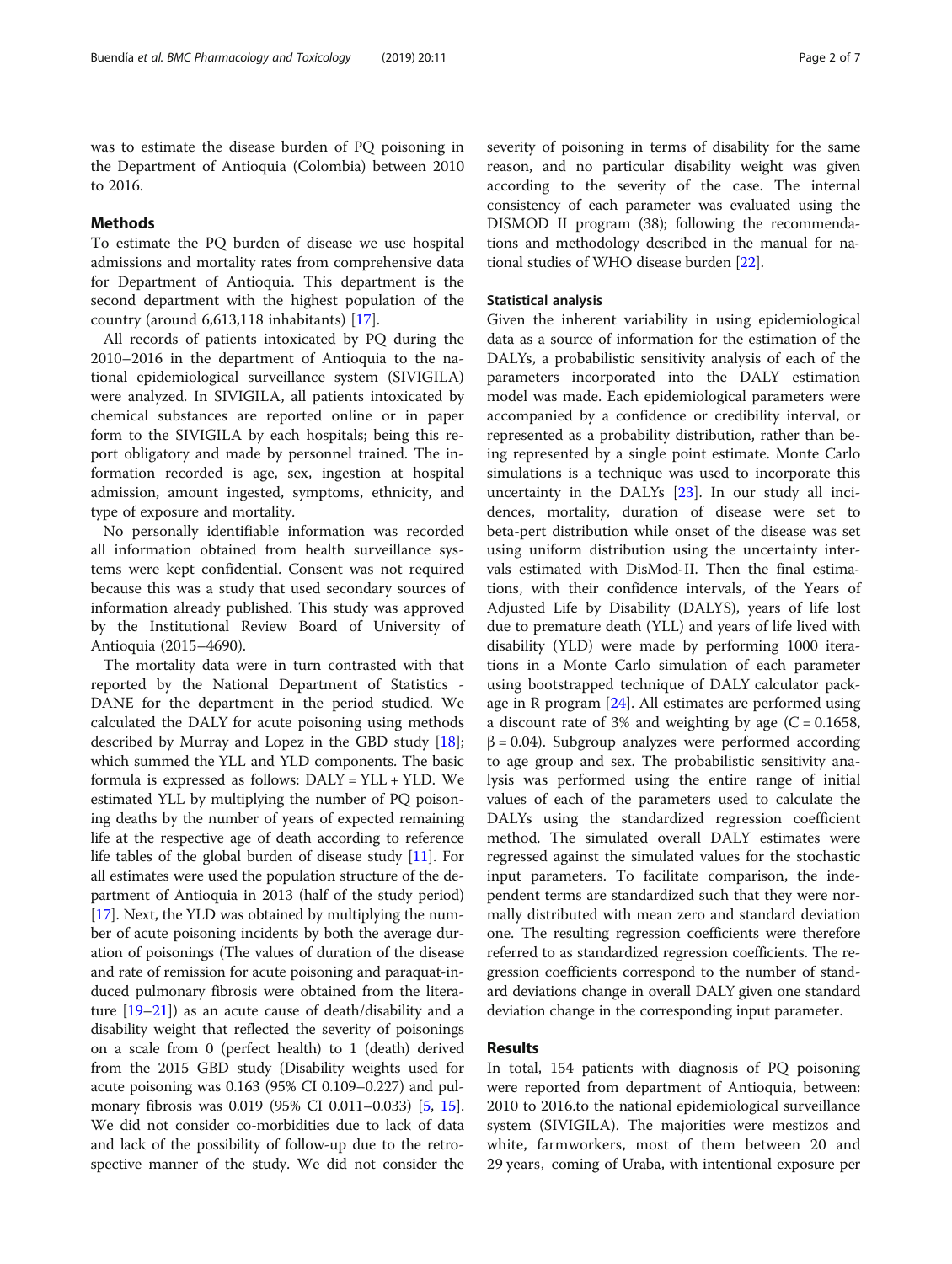oral route. The incidence rate was 2.37 per 100,000 inhabitants (CI 95%: 2.14–2.95 per 100,000 patients). Highest incidence rates were seen males (2.78 per 100,000 inhabitants), farmworkers, between 30 to 39 years old, respect to females (1.96 per 100,000 inhabitants) or males of other age groups. 14 deaths were registered to the national epidemiological surveillance system. Highest mortality was seen in males, between 30 to 39 years old, with intentional ingestion of PQ, see Table 1.

3299 DALYs (p2.5-p97: 3299–3423 ALYs) were estimated, with DALYs rate of 0.534 DALYs per 1000 inhabitants. 99% of the DALYs were caused by YLL and only 1% by YLD. Most of the DALYs (2852 DALYS) were generated between 15 and 44 years of age. About 57% of the DALYs were in men, see Table 2. Acute PQ poisoning generated 99% of the DALYs (3349), whereas PQ fibrosis only generated 13 DALYs.

The results were robust in the sensitivity analysis, the percentage of change in the total estimate of DALYS did not exceed 25% with the variables analyzed; being the probability of death due to acute intoxication in men and women between 15 and 44 years the variable associated with the highest percentage of change in the DALYs (between 5 and 25%, of the final estimate). There were no significant variations between the discount rate between 0 to 5%, Table [3](#page-3-0) and Fig. [1](#page-4-0).

#### **Discussion**

The burden of disease in the northeast of Colombia by PQ poisoning was around 53.4 years of life adjusted for disability per 100,000 inhabitants. In our knowledge, this is the first estimate in terms of burden of the disease specifically for this product. Previous studies have estimated only DALYs for poisoning in general and not by each chemical substance. For example, global burden study estimated that all poisonings account around 3,149,000 DALYs, and in Colombia: 6021 DALYs (12.41 DALYs per

| Table 1 Incidence of PQ poisoning per 100,000 cases |  |  |
|-----------------------------------------------------|--|--|
|-----------------------------------------------------|--|--|

| Sex/Age   | 2010 | 2011 | 2012 | 2013 | 2014 | 2015 | 2016 |
|-----------|------|------|------|------|------|------|------|
| Men       |      |      |      |      |      |      |      |
| < 20      | 0000 | 0179 | 0179 | 0179 | 0179 | 0000 | 0447 |
| $20 - 29$ | 0616 | 0616 | 1847 | 1436 | 1026 | 1026 | 0821 |
| $30 - 39$ | 0259 | 0000 | 1036 | 0259 | 1036 | 1036 | 0518 |
| $40 - 49$ | 0217 | 0434 | 0434 | 0000 | 0867 | 0000 | 0217 |
| > 50      | 0000 | 0167 | 0167 | 0000 | 0167 | 0334 | 0501 |
| Females   |      |      |      |      |      |      |      |
| < 20      | 0279 | 0279 | 0186 | 0652 | 0559 | 0466 | 0652 |
| $20 - 29$ | 0396 | 0396 | 1187 | 0396 | 0396 | 0989 | 1187 |
| $30 - 39$ | 0472 | 0000 | 0472 | 0472 | 0236 | 0236 | 0472 |
| $40 - 49$ | 0000 | 0000 | 0000 | 0000 | 0213 | 0213 | 0000 |
| > 50      | 0000 | 0000 | 0000 | 0000 | 0134 | 0000 | 0000 |

| Table 2 Distribution by sex and age of DALYs, YLL, YLD |  |  |  |  |
|--------------------------------------------------------|--|--|--|--|
|--------------------------------------------------------|--|--|--|--|

|           | <b>DALYS</b> |        |          |          | YLL  |        |  |
|-----------|--------------|--------|----------|----------|------|--------|--|
| Age       | Men          | Female | Men      | Female   | Men  | Female |  |
| $0 - 4$   | 0            | 43     | $\Omega$ | $\Omega$ | 0    | 43     |  |
| $5 - 14$  | 82           | 0      |          | 0        | 82   | 0      |  |
| $15 - 44$ | 1582         | 1280   | 9        |          | 1573 | 1279   |  |
| $45 - 59$ | 221          | 135    |          | 0        | 221  | 134    |  |
| $60+$     | 17           | 0      | $\left($ | 0        | 17   | 0      |  |

Years of Adjusted Life by Disability (DALYS), years of life lost due to premature death (YLL) and years of life lived with disability (YLD)

100,000 inhabitants) [[25\]](#page-5-0). In relative terms, all poisoning generate only 0.059% of the total number of DALYs in our country; behind the violence, traffic accident, and self-injurious injuries (8.85, 3.53 and 1.6% of the country's total DALYS, respectively). These estimations contrast with our results, where the rate of DALYS per PQ is four times higher than all poisonings (53.4 per 100,000 inhabitants' vs 12.41 DALYs per 100,000 inhabitants). These differences may be due to different sources of information used in the first place; while global burden of disease, used data from national health survey to estimate the incidence and mortality data; our source was directly the records of epidemiological surveillance for incidence. The great advantage of using the records of epidemiological surveillance is that they have a greater degree of completeness and less probability of information biases since they are mandatory records in our country and completed directly by the doctors who treats the poisoning; and not a survey which may be subject to information bias due to its retrospective nature. In this regard, similar behavior is also observed when comparing the rates of DALYs between the global burden of disease study and the study of burden of the disease in Colombia in 2010. National study used SIVIGILA data -as in ours study- and rates are obtained in some cases also higher than reported by the global burden of disease study. For example, the global burden study of the disease estimates a total of 21,191 DALYs per 100,000 for Colombia; while the Colombian study of burden of disease 2015 [[15](#page-5-0)] estimates a higher total value of around 26,900 DALYs per 100,000; this behavior is accentuated especially in injuries generated from external causes where the most used sources corresponded to SIVIGILA. This higher estimate based on specific epidemiological surveillance data was also observed in a study performed in Iran, where the rate of DALYs was higher than that reported by the global burden of disease study, even observing an incremental trend with the time opposite to that posed by the global study [[26](#page-5-0)].

In our study, most DALYs (86%) were generated by men between 15 and 44 years of age; This data correlates with other studies, for example in Iran [\[26\]](#page-5-0), global and national estimates of disease burden [[15](#page-5-0), [25\]](#page-5-0), and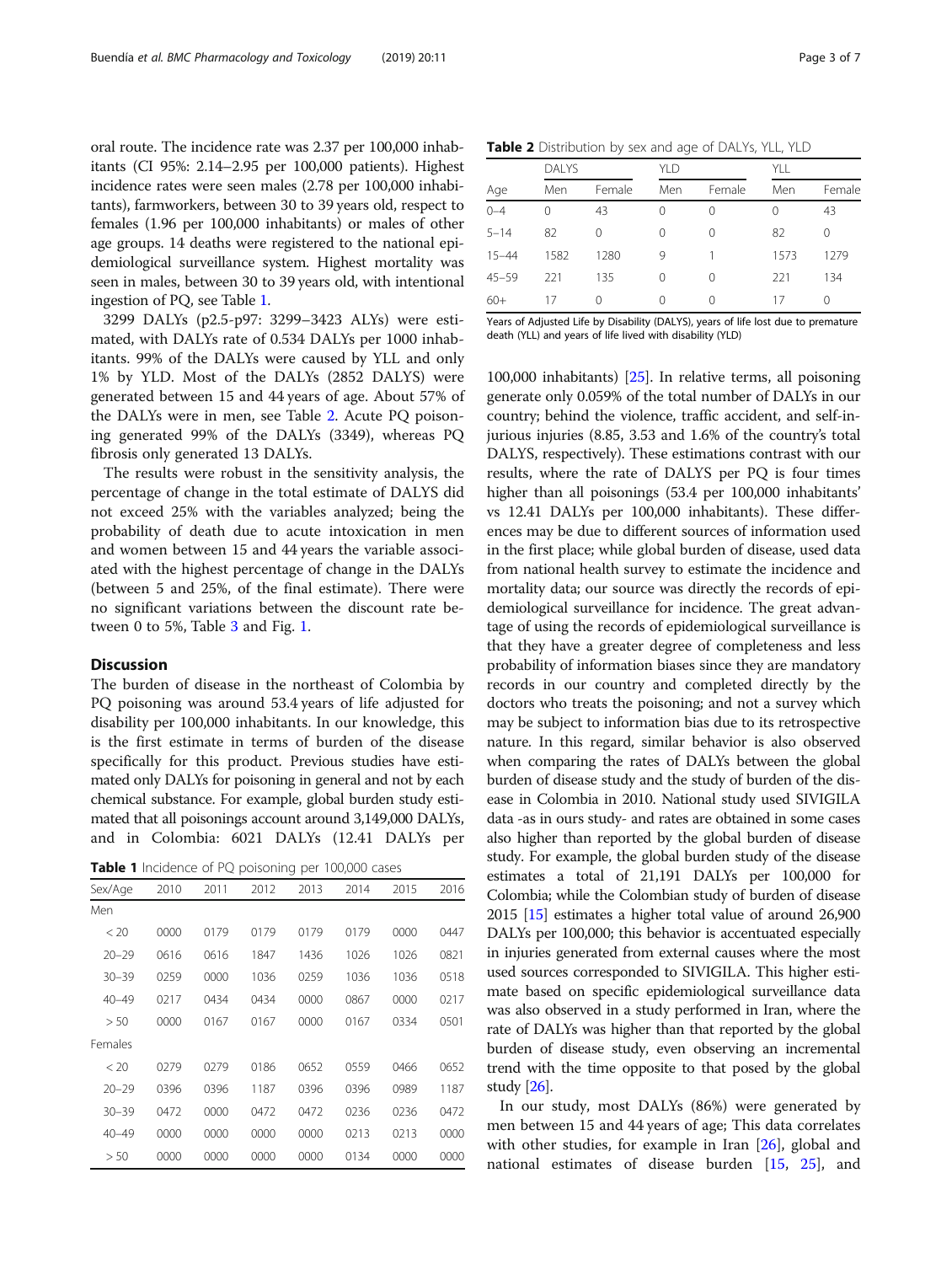<span id="page-3-0"></span>

| Input                                       | Sex    | Age          | Estimate | Std.Error | t value   | Pr(> t ) |
|---------------------------------------------|--------|--------------|----------|-----------|-----------|----------|
| Mortality                                   | men    | 15-44 years  | 25.601   | 0.005     | 4.794.598 | 0000     |
| Mortality                                   | female | 15-44 years  | 17.473   | 0.005     | 3.272.977 | 0000     |
| Mortality                                   | female | 45-59 years  | 6.818    | 0.005     | 1.277.255 | 0000     |
| Mortality                                   | men    | 45-59 years  | 3.524    | 0.005     | 660.125   | 0000     |
| Disability weights of PQ pulmonary fibrosis |        |              | 1.741    | 0.005     | 325.981   | 0000     |
| Mortality                                   | men    | $5-14$ years | 1.241    | 0.005     | 232.429   | 0000     |
| Mortality                                   | female | $0-4$ years  | 0.872    | 0.005     | 163.254   | 0000     |
| Mortality                                   | men    | 60+ years    | 0.352    | 0.005     | 65.986    | 0000     |
| Disability weights of PQ acute intoxication |        |              | 0.185    | 0.005     | 34.735    | 0000     |
| Incidence rate                              | men    | 15-44 years  | 0.157    | 0.005     | 29.346    | 0002     |
| Incidence rate                              | female | 15-44 years  | 0.017    | 0.005     | 3.097     | 0001     |
| Incidence rate                              | female | $60+$ years  | 0.013    | 0.005     | 2.342     | 0001     |
| Incidence rate                              | men    | $0-4$ years  | $-0.012$ | 0.005     | $-2.333$  | 0001     |
| Incidence rate                              | female | 5-14 years   | 0.012    | 0.005     | 2.172     | 0029     |
| Incidence rate                              | female | 45-59 years  | $-0.009$ | 0.005     | $-1.747$  | 0086     |
| Incidence rate                              | men    | 45-59 years  | $-0.009$ | 0.005     | $-1.712$  | 0086     |
| Incidence rate                              | men    | $5-14$ years | 0.008    | 0.005     | 1.484     | 0.138    |
| Incidence rate                              | men    | $60+$ years  | $-0.008$ | 0.005     | $-1.446$  | 0.148    |
| Incidence rate                              | men    | 15-44 years  | 0.008    | 0.005     | 1.424     | 0.154    |
| Incidence rate                              | men    | 5-14 years   | 0.008    | 0.005     | 1.418     | 0.156    |
| Incidence rate                              | men    | 45-59 years  | 0.007    | 0.005     | 1.295     | 0.195    |
| Disease duration                            | female | 15-44 years  | 0.007    | 0.005     | 1.219     | 0.223    |
| Disease duration                            | men    | 15-44 years  | 0.006    | 0.005     | 1.104     | 0.269    |
| Disease duration                            | female | 5-14 years   | 0.006    | 0.005     | 1.066     | 0.287    |
| Incidence rate                              | female | $0-4$ years  | $-0.005$ | 0.005     | $-0.976$  | 0.329    |
| Disease duration                            | female | 45-59 years  | 0.004    | 0.005     | 0.778     | 0.436    |
| Incidence rate                              | female | 15-44 years  | 0.004    | 0.005     | 0.754     | 0.451    |
| Age at disease onset                        | men    | $0-4$ years  | $-0.004$ | 0.005     | $-0.750$  | 0.453    |
| Age at disease onset                        | female | $60+$ years  | $-0.003$ | 0.005     | $-0.603$  | 0.546    |
| Age at disease onset                        | men    | $60+$ years  | 0.003    | 0.005     | 0.549     | 0.583    |
| Disease duration                            | men    | $5-14$ years | 0.002    | 0.005     | 0.467     | 0.641    |
| Disease duration                            | men    | $0-4$ years  | $-0.002$ | 0.005     | $-0.411$  | 0.681    |
| Incidence                                   | female | 45-59 years  | 0.002    | 0.005     | 0.389     | 0.697    |
| Incidence                                   | female | $0-4$ years  | 0.002    | 0.005     | 0.361     | 0.718    |
| Age at disease onset                        | men    | $5-14$ years | $-0.001$ | 0.005     | $-0.112$  | 0.91     |
| Incidence rate                              | men    | $60+$ years  | $-0.001$ | 0.005     | $-0.104$  | 0.917    |

epidemiological studies of suicidal behavior with chemical substances; where higher rates were observed in young adult male farmers [\[1](#page-5-0)]. Another finding is the relative importance of PQ poisoning compared to other more well-known diseases. For example, PQ poisoning alone in this region is above – in terms of DALYs- of common pathologies such as meningitis or sexually transmitted diseases except HIV (56 vs 28 DALYs × 100,000 inhabitants) [[14](#page-5-0), [25,](#page-5-0) [27,](#page-5-0) [28](#page-5-0)] . The differences in this case in addition to the source of information already discussed, are caused in this because unlike non-HIV sexually transmitted diseases where the vast majority of the DALYS (71%) are generated by YLD. In PQ poisoning, 99% are due to premature deaths in young adults, which have more weight in estimating the DALYs - YLL are not weighted by disability weights- which according to the pathology reduce their impact in the total calculation of DALYs. This reflects the usefulness of the DALYs to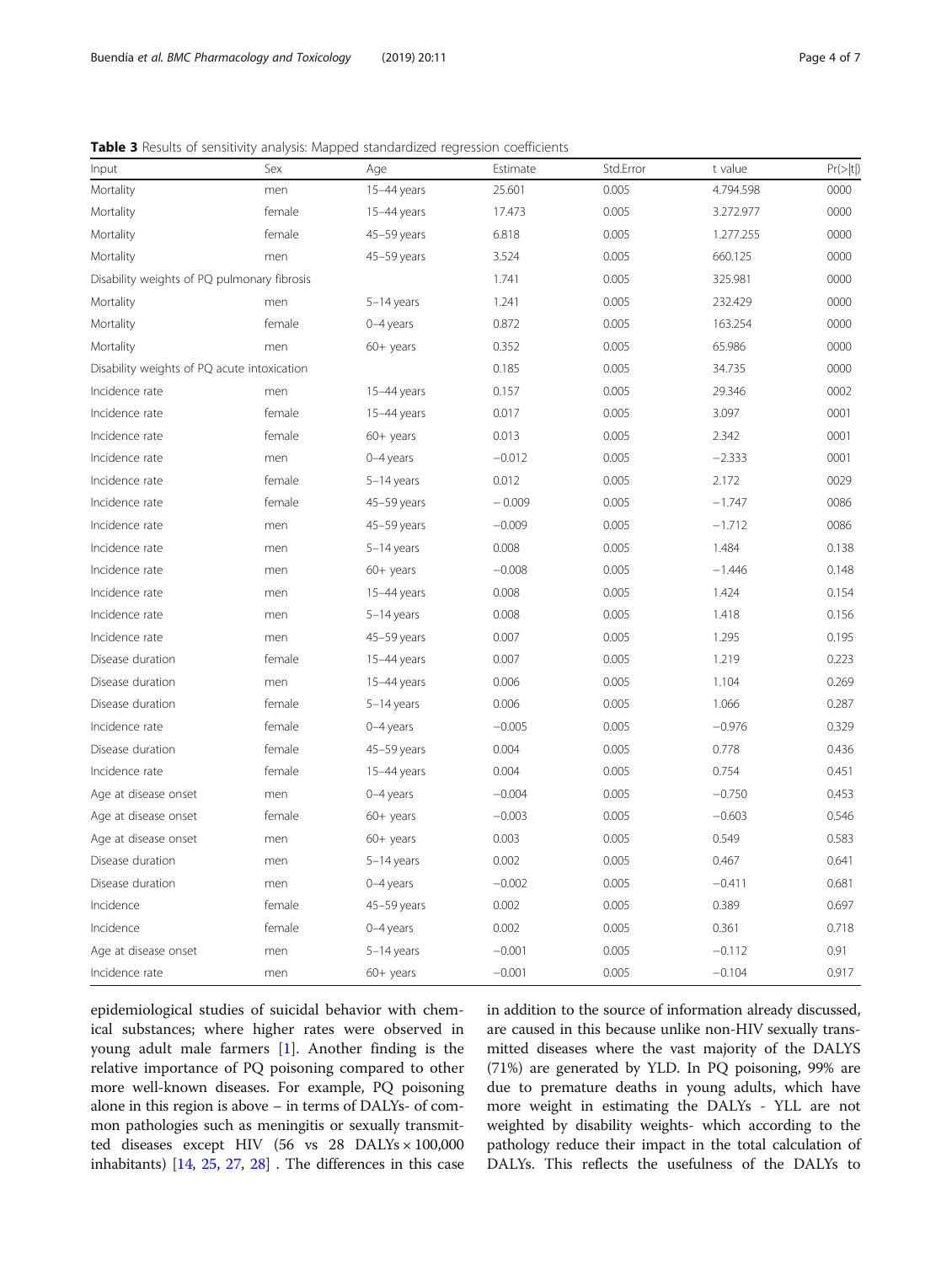<span id="page-4-0"></span>

estimate the potential impact of a disease on the population, where pathologies such as externally caused injuries continue to be preventable health problems in underdeveloped countries where regulatory and health education strategies should be prioritized.

Our study has the following limitations: regarding the possible information bias due to the use of retrospective information and despite the fact that the case report of poisoning by chemical substances is mandatory for all institutions in the country; some degree of underestimation in cases of poisoning by PQ is possible. However, in the department of Antioquia there has been a tendency since 2008 to increase the reporting of intoxication cases to SIVIGILA, which may reduce the risk of this information bias [\[29\]](#page-6-0). To minimize the possible information bias due to the use of probability values extracted from the literature, which come from populations other than the Colombian population; sensitivity analysis was performed for each of these parameters taking a range of possible values and their distribution. As it was evidenced the final result of DALYs was not sensitive to the change in the values of said probabilities guaranteeing the robustness of the model. Second, there are no specific "disability weights" for PQ intoxication or for PQ-induced pulmonary fibrosis. In our study, we used those reported for intoxications in general and for moderate COPD based on the fact that the disability generated by pulmonary fibrosis, at least in terms of spirometry and in survival is not very different from that presented by patients with moderate COPD, as evidenced in previous studies both local [[30](#page-6-0)] and international [\[20\]](#page-5-0). In the sensitivity analysis, the percentage of change in the total estimate of DALYS did not exceed 25% with the variables analyzed, achieving the greatest change with the mortality rates of men and women between 15 and 44 years. Mortality in this study was extrapolated from the literature given because there are still serious limitations in the death records in our country regarding the death cause. It is not uncommon for PQ intoxication or any chemical substance to be placed as a cause of death, with which mortality rates may undervalue a true estimate. Also we do not consider the exclusion of patients with other concomitant poisonings since it was not a variable that could be validated in the registries.

Our result show that PQ poisoning is a serious problem, with a great social impact; which requires national policies that regulate the controlled use of these substances or their prohibition In this regard in countries as Korea, the PQ ban is associated with a reduced mortality rate of herbicide poisoning. After the PQ ban, the number of associated poisonings decreased, while that of the other less toxic herbicides poisonings increased. It may also have resulted from decreased intentional ingestion [[7\]](#page-5-0).

In US, PQ is not banned, but is use solely by certified applicators. In Europe, PQ is prohibited in Sweden, Finland, Norway, Germany and Netherlands [\[2](#page-5-0)]. The reality in Colombia and in most developing countries is different, where PQ is marketed without restriction. The responsibility for suicidal use of PQ rests also on the manufacturer. Unrestricted access to a liquid, of which a very small amount may be fatal, makes a suicidal decision easy. Regulatory agencies have not fully recognized either the inherent toxicity of PQ for human beings or the particular risks derived from exposures in developing countries. For medical systems our results may lead to the generation of risk management policies prioritizing strategies for the prevention of suicide with PQ in young people in order to mitigate the impact of such poisoning in our countries. It is clear that the reduction in the DALYs depends in our country of the reduction of the mortality rate in young people and adults. This rate depends not only on effective prevention and promotion policies, but also improvements in the quality of medical care. Our results show this problematic unknown until now, and are supported with local data which constitutes an added value with respect to other studies.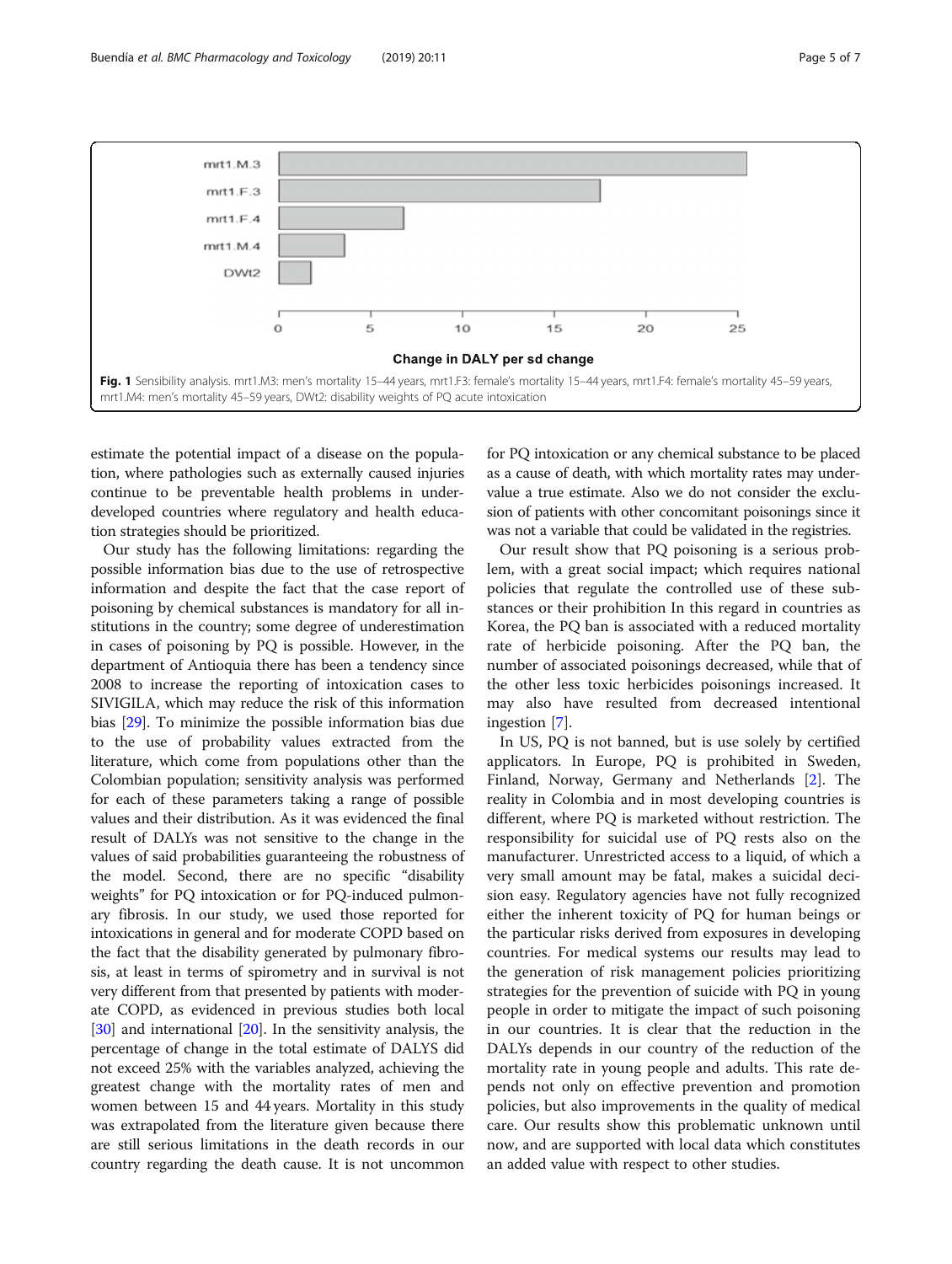## <span id="page-5-0"></span>Conclusions

The rate of DALYs reported here is higher than that reported by all chemical poisonings. Better strategies to regulate and restrict the market of this dangerous products are required in Colombia. Further studies are needed to evaluate potentially modifiable factors associated with the suicide attempt with PQ, especially in the young and farmer population, where the highest burden of disease is presented by this condition.

#### Abbreviations

DALYs: Disability-adjusted life year; GBD: Global burden of disease study; PQ: Paraquat; SIVIGILA: National epidemiological surveillance system; YLD: Years of life lived with disability; YLL: Years of life lost

#### Acknowledgements

Rosendo Eliecer Orozco Cardona, Referente de Intoxicaciones Químicas, Departamento de Antioquia.

#### Funding

Colciencias (grant 833–2015). All funding were used for design of the study, data collection, analysis, and publications of manuscript.

#### Availability of data and materials

The raw data supporting your findings can be request to Instituto Nacional de Salud [\(https://apps.ins.gov.co/pqr\)](https://apps.ins.gov.co/pqr).

#### Authors' contributions

All the authors (JAB, GJRC, AFZ) contributed in the same way from conception of the work to the publication of results. All authors read and approved the final manuscript.

#### Ethics approval

This study was approved by the Institutional Review Board of University of Antioquia (2015–4690).

#### Consent for publication

All authors consent this paper for publication.

#### Competing interests

The authors declare that they have no competing interests.

## Publisher's Note

Springer Nature remains neutral with regard to jurisdictional claims in published maps and institutional affiliations.

#### Received: 2 October 2018 Accepted: 6 February 2019 Published online: 15 February 2019

#### References

- 1. Mew EJ, Padmanathan P, Konradsen F, Eddleston M, Chang SS, Phillips MR, et al. The global burden of fatal self-poisoning with pesticides 2006-15: systematic review. J Affect Disord. 2017;219:93–104.
- 2. Wesseling C, van Wendel de Joode B, Ruepert C, Leon C, Monge P, Hermosillo H, et al. Paraquat in developing countries. Int J Occup Environ Health. 2001;7(4):275–86.
- 3. Collaborators GBDRF, Forouzanfar MH, Alexander L, Anderson HR, Bachman VF, Biryukov S, et al. Global, regional, and national comparative risk assessment of 79 behavioural, environmental and occupational, and metabolic risks or clusters of risks in 188 countries, 1990-2013: a systematic analysis for the global burden of disease study 2013. Lancet. 2015;386:2287–323.
- 4. WHO. Safer access to pesticides for suicide prevention: Experiences from community interventions 2016. Available from: [http://www.who.int/mental\\_](http://www.who.int/mental_health/prevention/suicide/pesticides_safer_access.pdf) [health/prevention/suicide/pesticides\\_safer\\_access.pdf](http://www.who.int/mental_health/prevention/suicide/pesticides_safer_access.pdf). Accessed 8 Feb 2018.
- 5. Gunnell D, Eddleston M, Phillips MR, Konradsen F. The global distribution of fatal pesticide self-poisoning: systematic review. BMC Public Health. 2007;7:357.
- 6. Kim J, Shin SD, Jeong S, Suh GJ, Kwak YH. Effect of prohibiting the use of Paraquat on pesticide-associated mortality. BMC Public Health. 2017;17(1):858.
- 7. Ko DR, Chung SP, You JS, Cho S, Park Y, Chun B, et al. Effects of Paraquat ban on herbicide poisoning-related mortality. Yonsei Med J. 2017;58(4):859–66.
- 8. Salud INd. Perfil epidemiológico de las intoxicaciones por sustancias químicas en Colombia, 2008–2015 2017 [27]. Available from: [https://www.](https://www.ins.gov.co/buscador-eventos/IQEN/IQEN%20vol%2022%202017%20num%202.pdf) [ins.gov.co/buscador-eventos/IQEN/IQEN%20vol%2022%202017%20](https://www.ins.gov.co/buscador-eventos/IQEN/IQEN%20vol%2022%202017%20num%202.pdf) [num%202.pdf](https://www.ins.gov.co/buscador-eventos/IQEN/IQEN%20vol%2022%202017%20num%202.pdf). Accessed 8 Feb 2018.
- 9. Chaparro-Narvaez P, Castaneda-Orjuela C. Mortality due to pesticide poisoning in Colombia, 1998-2011. Biomedica. 2015;35 Spec:90–102.
- 10. Antioquia SSdSyPd. Poblacion total segun grupos de edad, sexo y zona de subregiones y municipios-Antioquia 2017 [Available from: [http://www.dssa.](http://www.dssa.gov.co/index.php/estadisticas/poblacion) [gov.co/index.php/estadisticas/poblacion](http://www.dssa.gov.co/index.php/estadisticas/poblacion). Accessed 8 Feb 2018.
- 11. Murray CJ. Quantifying the burden of disease: the technical basis for disability-adjusted life years. Bull World Health Organ. 1994;72(3):429–45.
- 12. Buendia JA, Zuluaga AF. Physicians insight about adverse drug reaction to frequently used medication groups in Bogota (Colombia). Biomedica. 2014;34(3):403–8.
- 13. Buendia JA, Sanchez-Villamil JP, Urman G. Cost-effectiveness of diagnostic strategies of severe bacterial infection in infants with fever without a source. Biomedica. 2016;36(3):406–14.
- 14. DALYs GBD, Collaborators H, Murray CJ, Barber RM, Foreman KJ, Abbasoglu Ozgoren A, et al. Global, regional, and national disability-adjusted life years (DALYs) for 306 diseases and injuries and healthy life expectancy (HALE) for 188 countries, 1990-2013: quantifying the epidemiological transition. Lancet. 2015;386(10009):2145–91.
- 15. Peñaloza-Quintero RE, Salamanca-Balen N, Rodríguez-Hernández JM, Rodríguez-García J, Beltrán-Villegas AR. Estimación de la Carga de la Enfermedad para Colombia, 2010. Editorial Pontificia Universidad Javeriana. 2014. ISBN 978- 958-716-699-6.
- 16. Comercio SdIy. Estudio sobre plaguicidas en Colombia. 2013 [02/05/2018]. Available from: [http://www.sic.gov.co/recursos\\_user/documentos/Estudios-](http://www.sic.gov.co/recursos_user/documentos/Estudios-Academicos/Documentos-Elaborados-Grupo-Estudios-Economicos/7_Estudio_Sobre_Sector_Plaguicidas_Colombia_Diciembre_2013.pdf)[Academicos/Documentos-Elaborados-Grupo-Estudios-Economicos/7\\_](http://www.sic.gov.co/recursos_user/documentos/Estudios-Academicos/Documentos-Elaborados-Grupo-Estudios-Economicos/7_Estudio_Sobre_Sector_Plaguicidas_Colombia_Diciembre_2013.pdf) [Estudio\\_Sobre\\_Sector\\_Plaguicidas\\_Colombia\\_Diciembre\\_2013.pdf.](http://www.sic.gov.co/recursos_user/documentos/Estudios-Academicos/Documentos-Elaborados-Grupo-Estudios-Economicos/7_Estudio_Sobre_Sector_Plaguicidas_Colombia_Diciembre_2013.pdf) Accessed 8 Feb 2018.
- 17. Departamento administrativo nacional de estadisticas (DANE). Estimaciones de poblacion para Antioquia, año 2014. Bogota, Colombia; 2018. Available from: [https://geoportal.dane.gov.co/laboratorio/estimaciones/indicador1.html.](https://geoportal.dane.gov.co/laboratorio/estimaciones/indicador1.html)
- 18. Murray CJ, Ezzati M, Flaxman AD, Lim S, Lozano R, Michaud C, et al. GBD 2010: design, definitions, and metrics. Lancet. 2012;380(9859):2063–6.
- 19. Yamashita M, Yamashita M, Ando Y. A long-term follow-up of lung function in survivors of paraquat poisoning. Hum Exp Toxicol. 2000;19(2):99–103.
- 20. Lee KH, Gil HW, Kim YT, Yang JO, Lee EY, Hong SY. Marked recovery from paraquat-induced lung injury during long-term follow-up. Korean J Intern Med. 2009;24(2):95–100.
- 21. Yoon SC. Clinical outcome of paraquat poisoning. Korean J Intern Med. 2009;24(2):93–4.
- 22. Mathers CDVT, Lopez AD, Salomon J, Ezzati M. National Burden of disease studies: a practical guide: global program on evidence for health policy. Geneva: World Health Organization; 2001. [Available from: [http://www.who.](http://www.who.int/healthinfo/nationalburdenofdiseasemanual.pdf) [int/healthinfo/nationalburdenofdiseasemanual.pdf](http://www.who.int/healthinfo/nationalburdenofdiseasemanual.pdf).
- 23. de Vocht F, Higgerson J, Oliver K, Verma A. Incorporating uncertainty in aggregate burden of disease measures: an example of DALYs-averted by a smoking cessation campaign in the UK. J Epidemiol Community Health. 2011;65(9):751–6.
- 24. Brecht Devleesschauwer, Scott McDonald, Juanita Haagsma, Nicolas Praet, Havelaar A, Speybroeck N. DALY: The DALY Calculator - A GUI for stochastic DALY calculation in R 2014 [Available from: <http://cran.rproject.org/package=DALY>. Accessed 8 Feb 2018.
- 25. Evaluation IfHMa. GBD Compare University of Washington2018 [02/05/2018]. Available from: [https://vizhub.healthdata.org/gbd-compare/.](https://vizhub.healthdata.org/gbd-compare/) Accessed 8 Feb 2018.
- 26. Asadi R, Afshari R. Ten-year disease burden of acute poisonings in Northeast Iran and estimations for national rates. Hum Exp Toxicol. 2016;35(7):747–59.
- 27. Buendia JA. Attitudes, knowledge and beliefs of patient about antihypertensive drugs. Biomedica. 2012;32(4):578–84.
- 28. Buendia-Rodriguez JA, Lopez-Gutierrez JJ, Garcia-Vega OA, Diaz-Rojas J, Sanchez-Villamil JP. Drug prescription patterns in patients attended at a middle- and high-complexity level institution. Rev Salud Publica (Bogota). 2008;10(4):605–14.